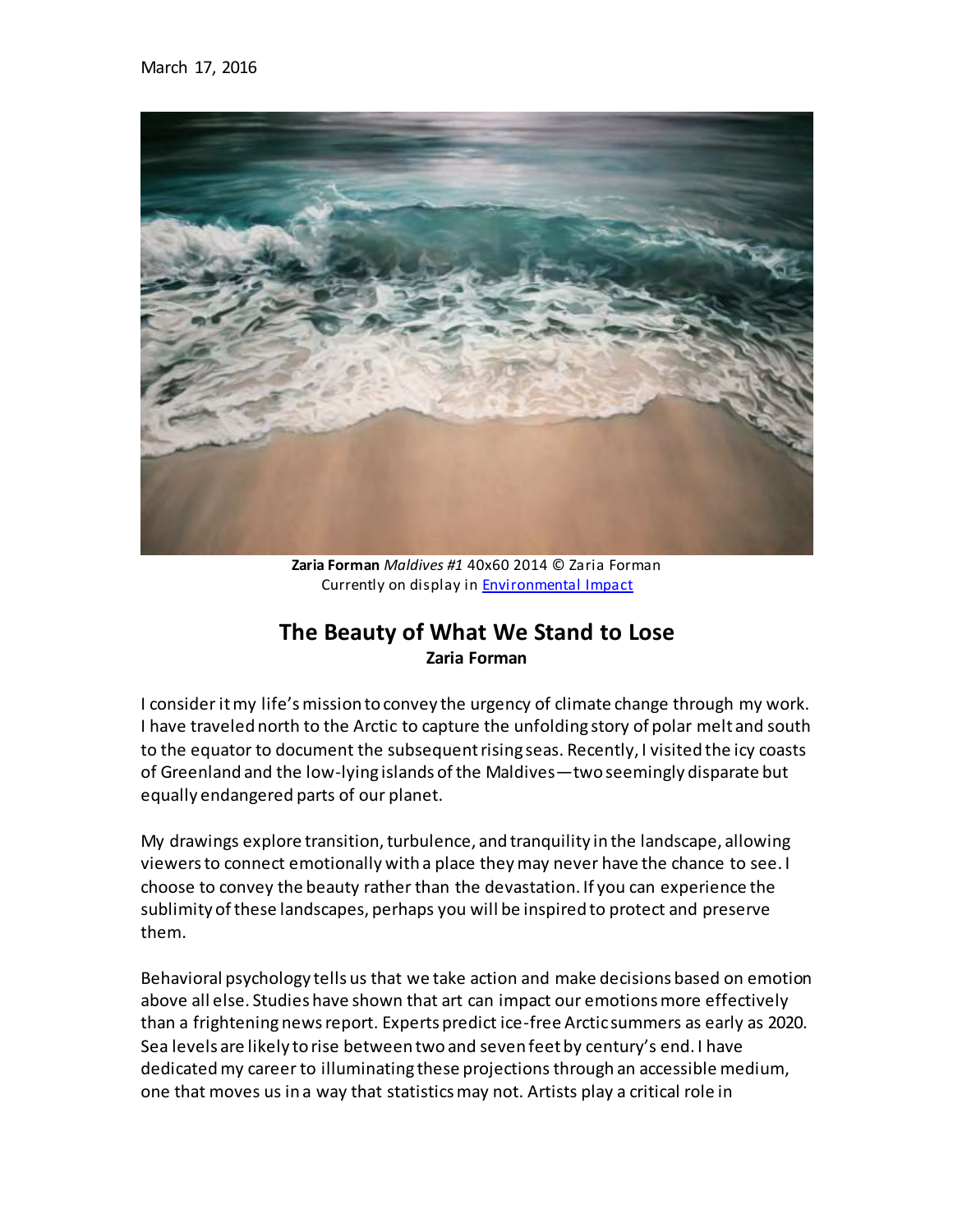communicating climate change, which is arguably the most important challenge we face as a global community.



My process begins with visiting the places at the forefront of climate change. I take thousands of photographs on site. Back in the studio, I use my memory of the experience and the photographs to create large-scale compositions, sometimes more than ten feet wide. I draw with soft pastel that is dry like charcoal but colors. I consider my work drawing; others call it painting. I cringe when I'm referred to as a "finger painter," but I don't use any tools and have always used my fingers and palms to manipulate the pigment on the paper.

I have been drawing ever since I could hold a crayon. I grew up with an artist mom, and we always had art supplies all over the house. My mother's love of photography propelled her to the most remote regions of the earth. My family and I were fortunate enough to join and support her on these adventures. We rode camels in the Sahara Desert and went mushing near the North Pole.

In August 2012 I led my first expedition, taking a group of artists and scholars up the northwest coast of Greenland. Originally, my mother was supposed to lead the trip. We were in the early stages of planning when she fell victim to a brain tumor. Her dedication to the expedition never wavered during the six difficult months of her illness, and, before she passed away, I promised to carry out her final journey.

My mother's affection for the Arctic echoed throughout my stay in Greenland, where I was awed by the power and the fragility of the landscape. The sheer size of the icebergs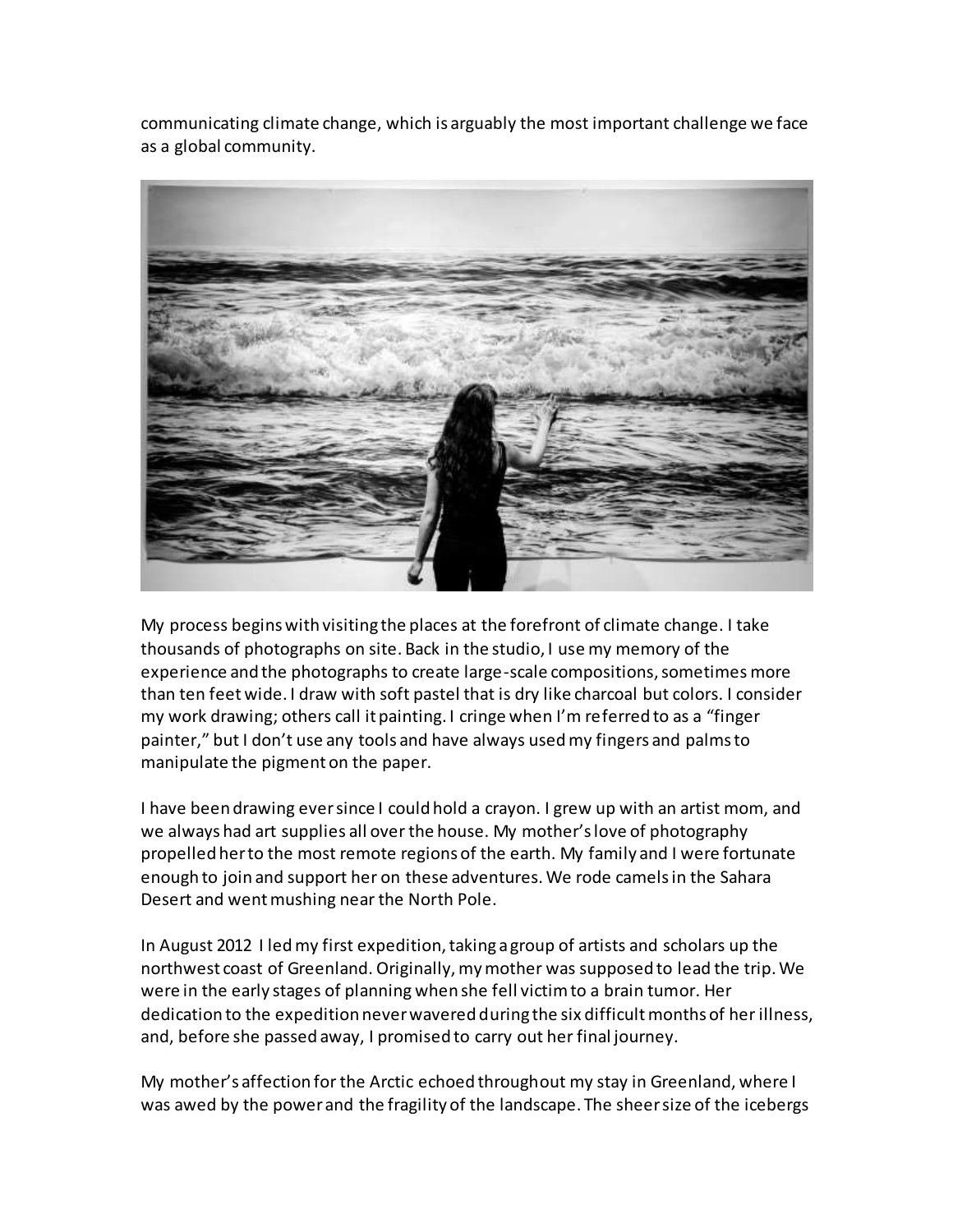is humbling; the ice fields are alive with unexpected movement and sound and the sapphire colors of aged, compressed ice are staggering. Yet while the grandeur of the ice is evident, so is its vulnerability: from our boat, I could see the ice bergs sweating under the unseasonably warm sun.

We were privileged to visit Inuit communities in Greenland that continue to face grave challenges. The locals spoke to me of vast areas of sea ice that are no longer freezing over as they once did. Without ice, their hunting and harvesting grounds are severely diminished, threatening their way of life and their very survival. The melting glaciers in Greenland are one of the major factors contributing to rising sea levels, which have already begun to drown some of the world's lowest lying islands.

One year after my trip to Greenland, I flew to the Maldives, the lowest and flattest country in the world, comprising hundreds of islands in the Indian Ocean that are threatened by these rising sea levels. Two award-winning artists who participated in the Greenland expedition joined me: the painte[r Lisa Lebofsky;](http://www.lisalebofsky.com/) and the director, filmmaker, and actress [Drew Denny.](http://www.drewdenny.com/) In collaboration with Ecocare, an environmental organization in the Maldives, the three of us offered a workshop and presentation at the Iskandar School in Malé, the nation's capital. We met with middle-school students to share the concept of our project and what we had learned from speaking with scientists. We provided them with art materials and invited them to document their homeland as they have witnessed it transforming during their lives. Our hope is that the children, through their creativity, can both spread awareness of the urgency of climate change and inwardly process the ecological transformations surrounding them.



**Zaria Forman** *Maldives #1* 40x60 2014 © Zaria Forman| Currently on display in [Environmental Impac](http://davidjwagnerllc.com/Environmental_Impact.html)t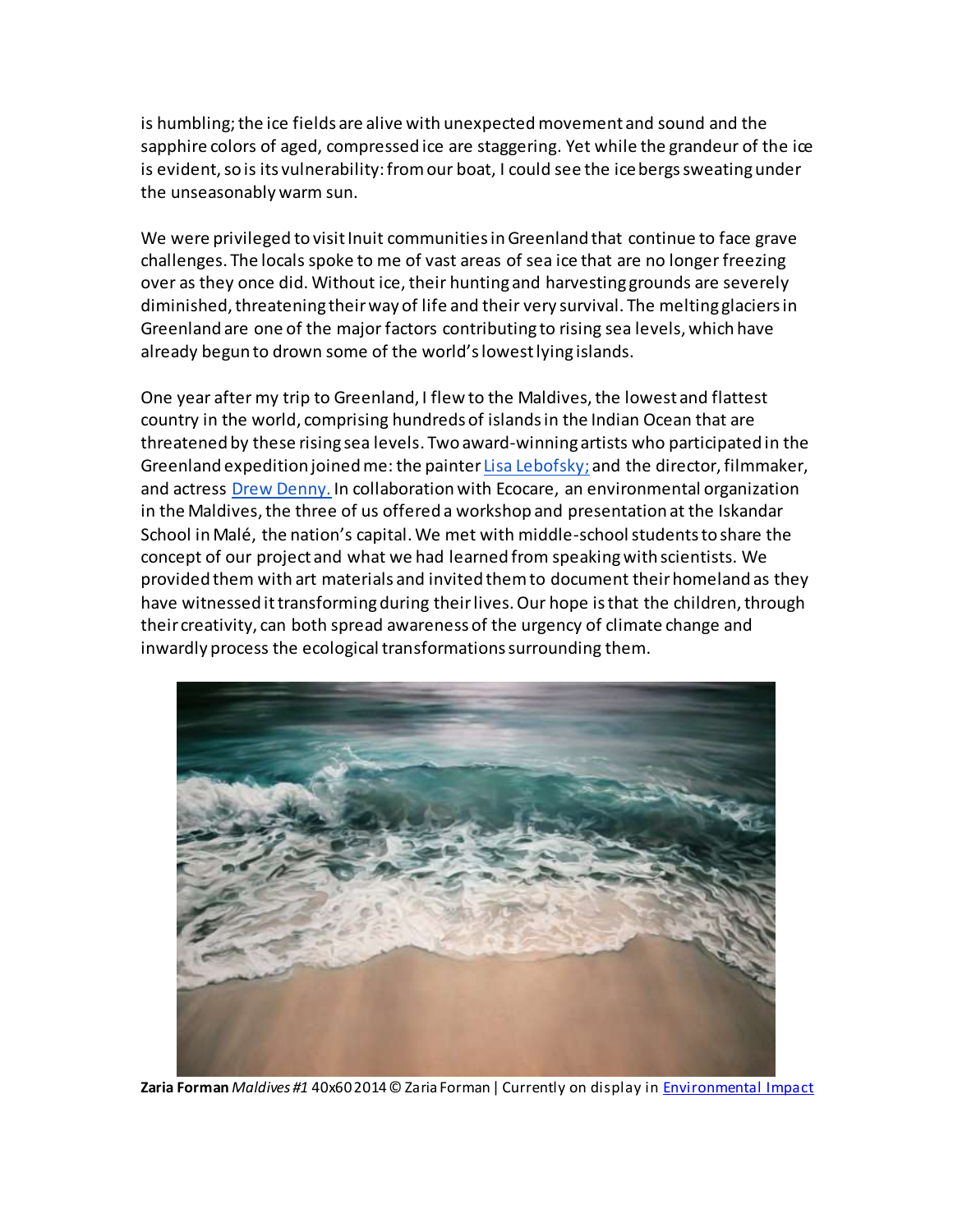While there, I collected images and inspiration for a new body of work: drawings of waves lapping on the coast of a nation that could be entirely underwater within this century. *Maldives No. 1*, exhibited in *Environmental Impact*, is the first drawing in the series. It depicts the stormy afternoon on the day we arrived. The dark waves gather strength as the ominous foamy sea swallows the sandy beach—portending the dire things to come. The anger of the sea was palpable, the vulnerability of the tiny islands all the more so.

I scattered my mother's ashes amid the melting ice in Greenland. Now she remains a part of the landscape she loved so much, even as it, too, passes and takes on a new form. The icebergs and the low-lying islands become a metaphor for notions of impermanence and the threat that climate change presents to our world. My drawings celebrate the beauty of what we stand to lose. I hope they can serve as records of sublime landscapes in flux, documenting the transition and inspiring our global community to take action before it's too late.

The artworks by Zaria Forman published in this post are currently on national tour in the traveling museum exhibition, [Environmental Impact](http://davidjwagnerllc.com/Environmental_Impact.html).



The inspiration for Zaria Forman's artwork began in early childhood when she traveled with her family throughout several of the world's most remote landscapes, which were the subject of her mother's fine art photography.

Zaria's works have been in publications such as National Geographic Magazine,

Huffington Post, and the Smithsonian Magazine. Zaria was featured on Good Day New York, Fox News, and interviewed by Lucy Yang on ABC7 Eyewitness News. In 2015, Zaria delivered a TED Talk at TEDTalksLive NYC, which will be featured March 30th on PBS.

Her drawings have been used in the set design for the Netflix TV series House of Cards. Zaria's most recent achievements include participation in Banksy's *Dismaland*, and a solo exhibition at Winston Wächter Fine Art in New York in September and October of 2015.

Born in South Natick, Massachusetts, Zaria currently works and resides in Brooklyn, New York. She studied at the Student Art Centers International in Florence, Italy and received a BS in Studio Arts at Skidmore College in New York.